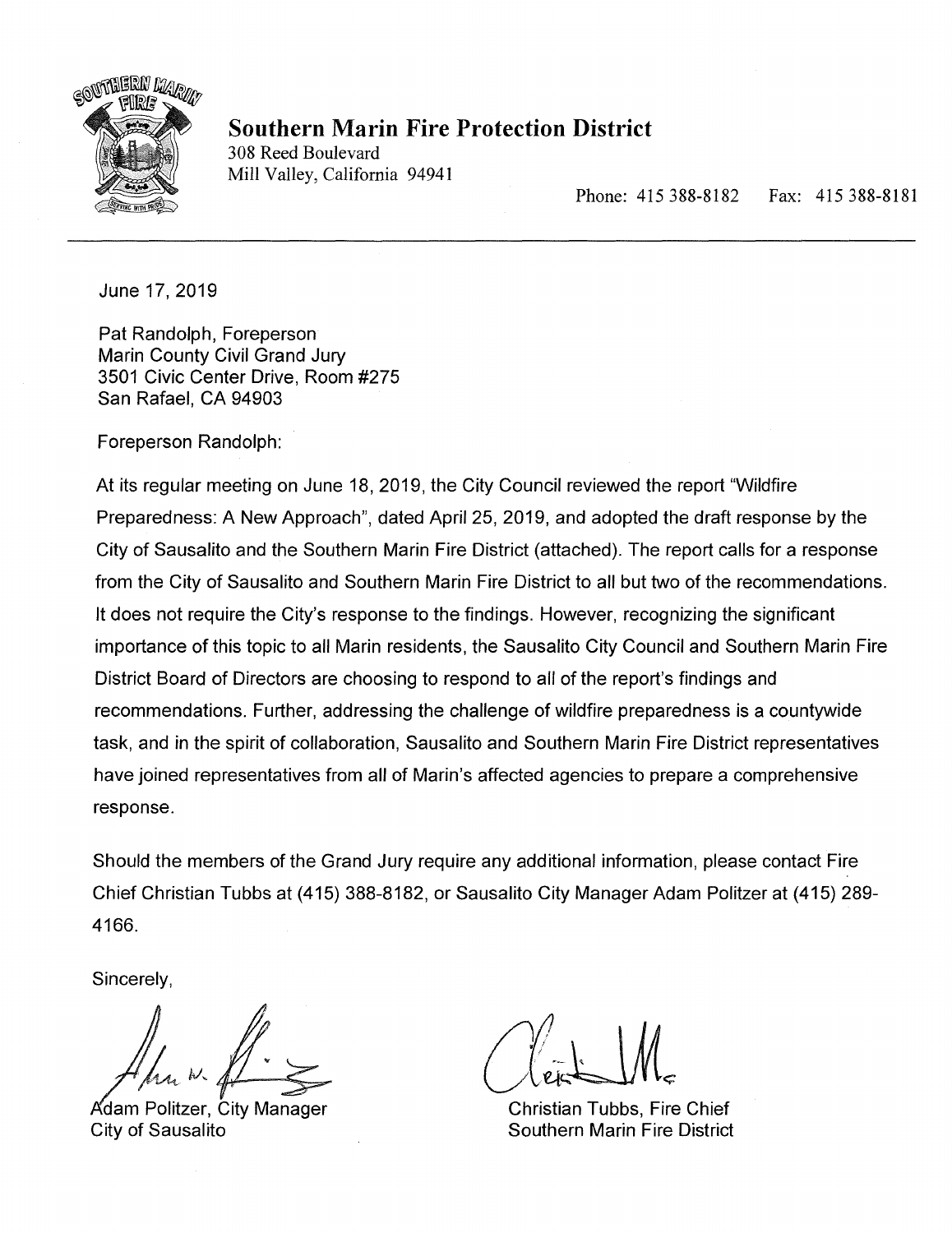# **RESPONSE TO GRAND JURY REPORT FINDINGS AND RECOMMENDATIONS**

## **City of Sausalito and the Southern Marin Fire District**

**REPORT TITLE: "Wildfire Preparedness: A New Approach" REPORT DATE: April 18, 2019 RESPONSE BY: July 18, 2019** 

# **GRAND JURY FINDINGS**

- We agree with the finding(s) numbered: F2, **3, 5, 7, 8, 14, 18, 19.**
- We disagree wholly or partially with the finding(s) numbered: **F1, 4, 6, 9, 10, 11, 12, 13, 15, 16, 17, 20, 21, 22**

## **GRAND JURY RECOMMENDATIONS**

- Recommendation(s) numbered: **R5, 6, 12,** has/ye been implemented.  $\blacksquare$
- **•** Recommendation(s) numbered: **NA** has/ve not yet been implemented and will be implemented in the future.
- Recommendation(s) numbered: **R1, 2, 3, 4, 7, 8, 9, 10, 11, 13, 15** requires further analysis.
- Recommendation(s) numbered: **NA** will not be implemented because it is/they are not warranted or reasonable.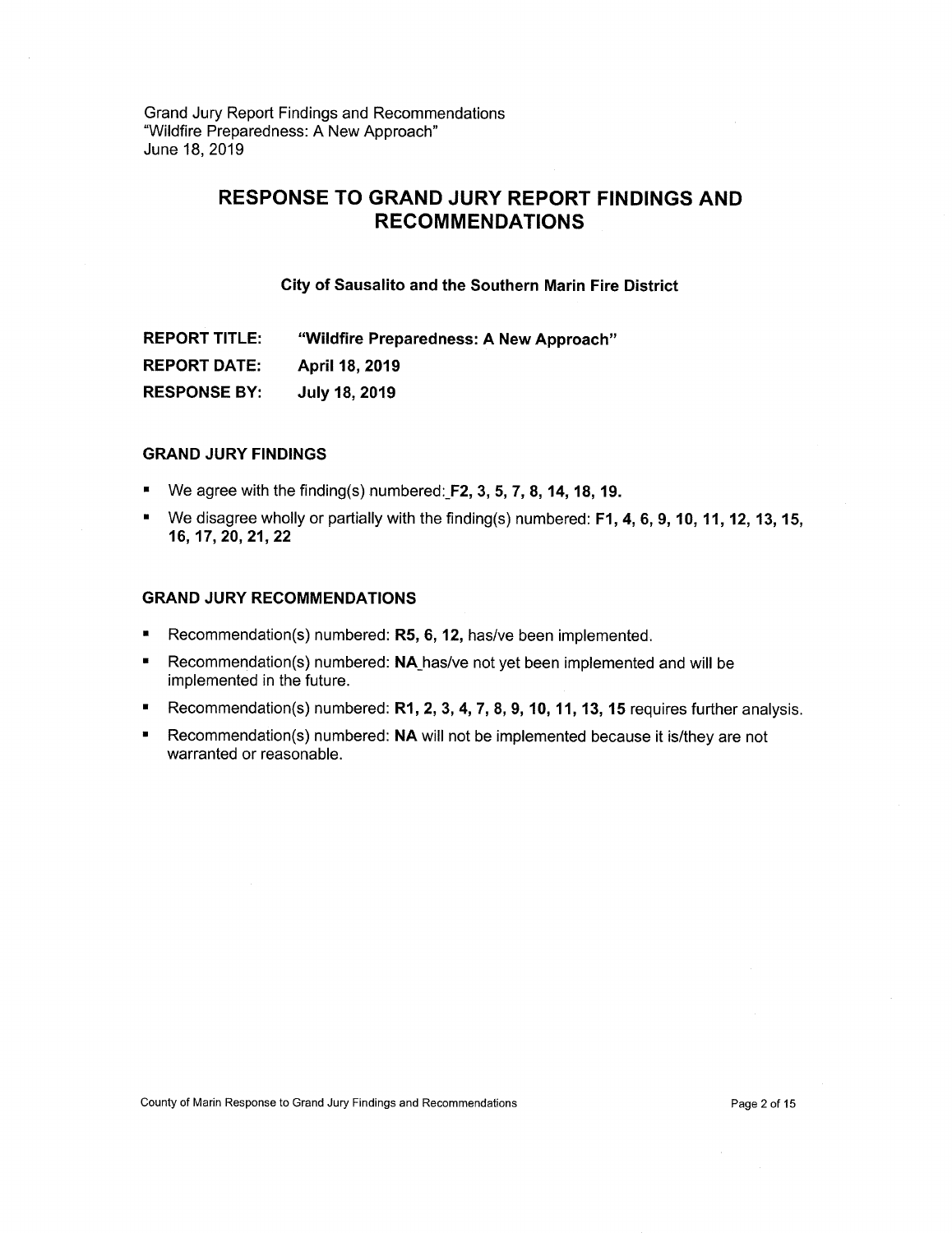## **RESPONSE TO GRAND JURY FINDINGS**

# **Ft Existing vegetation management codes are both inconsistent and inconsistently enforced.**

# Response: **Partially Disagree**

Fire agencies policies differ as well as inspection and enforcement procedures.

In March 2019, the City of Sausalito ratified the Southern Marin Fire District Wildland Urban Interface (WUI) code, resulting in a singular code across the Fire District and City of Sausalito.

## **F2. There are not enough trained vegetation inspectors or fuel reduction crews.**

## Response: **Agree**

There are over 59,000 parcels in the Wildland Urban Interface Areas within Marin County agencies who are utilizing a variety of methods and resources to inspect as many structures as possible but are only pro-actively inspecting a small percentage of the total.

In November 2018 the citizens of the Southern Marin Fire District passed a parcel tax. Approximately one-third of the revenues generated from this tax measure have been dedicated to wildfire risk reduction programs and services beginning with the 2019/2020 Fiscal Budget. A portion of these revenues dedicated towards wildfire reduction are directed towards vegetation inspections.

#### **F3. Current vegetation enforcement procedures are slow, difficult and expensive.**

#### Response: **Agree**

Although each municipality has its own code enforcement procedures, a consistent countywide approach would allow for a more efficient and effective enforcement effort.

## **F4. Government agencies and safety authorities cannot currently manage vegetation on public lands.**

#### Response: **Partially Disagree**

While municipal governments do not have authority beyond their own jurisdiction, a coordinated countywide effort could help bring focus and consistency, as well as potentially additional resources, to enhance existing efforts on public lands.

Government agencies and safety authorities can and do manage vegetation on public lands over which they have jurisdiction to the extent that resources and funding are available. Much more can be done, which is one of the many reasons the Marin cities, towns, fire agencies and

 $\bar{\gamma}$ 

County of Marin Response to Grand Jury Findings and Recommendations **Page 3** of 15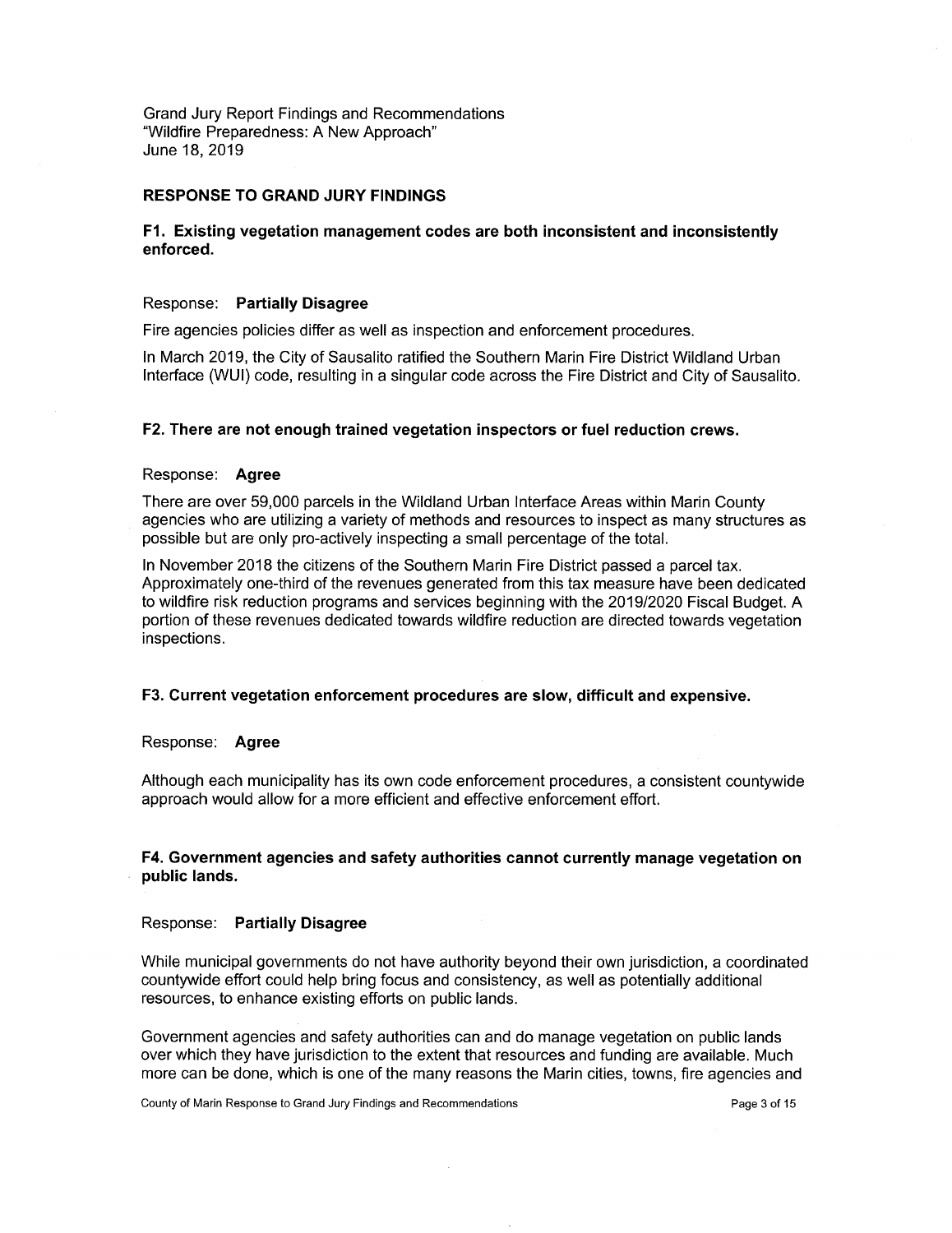County have formed a working group to explore the creation of a countywide wildfire prevention program to be funded by a parcel tax on the March 2020 ballot.

**F5. All property owners are responsible for vegetation management on their property, yet they are not sufficiently educated about vegetation management and many do not have the physical and financial resources to create defensible space.** 

# Response: **Agree**

Although education has been provided through individual fire agencies and FIRESafe Marin, we agree that education efforts need to be understood by broader sections of the community. Grant programs should be considered for those that may not have the physical or financial means to complete necessary work.

# **F6. Wildfire preparedness education is inconsistent and fails to reach most citizens, especially parents of young children.**

#### Response: **Partially Disagree**

Education is offered in a consistent fashion countywide by the fire agencies and FIRESafe Marin. The demographics of our hosted meetings/forums and exercises generally lack a younger demographic - especially parents of young children. Agencies need to create new forms of outreach to garner participation from this demographic.

# **F7. The most effective method of education is person to person in neighborhoods.**

#### Response: **Agree**

Defensible space home evaluations with a trained professional is the preferred and best method for educating the public and greater community.

## F8. Although Marin has 30 plus Firewise neighborhoods, the most in California, they only **cover a small percentage of population and land.**

#### Response: **Agree**

Firewise Communities are a great mechanism for bringing communities/neighborhoods together. They provide an organized approach to reducing hazards and risks.

# **F9. Sufficient public funds have not been provided to sustain comprehensive wildfire preparedness education.**

County of Marin Response to Grand Jury Findings and Recommendations example and response to the Page 4 of 15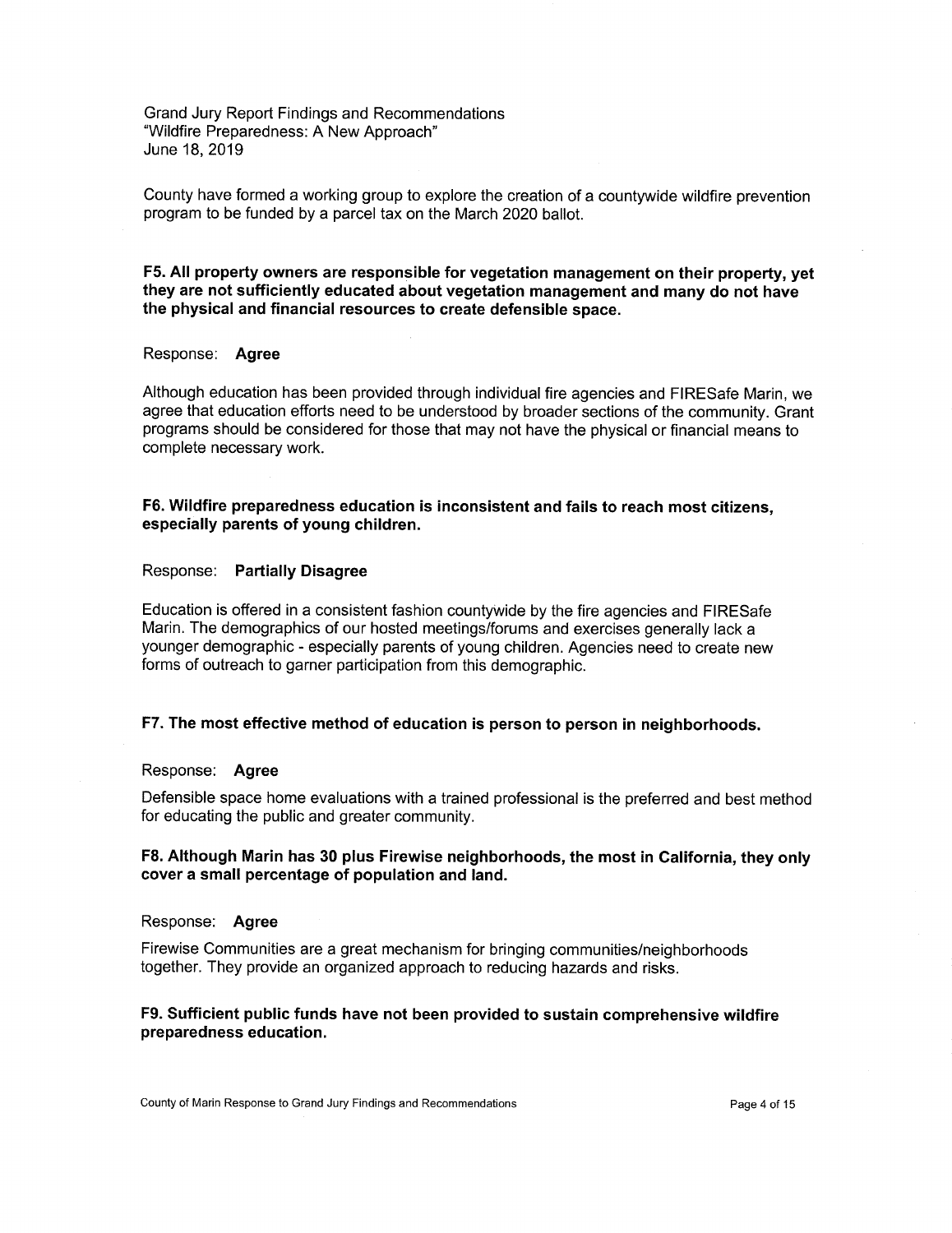#### Response: **Partially Disagree**

Generally, fire agencies are funded for the response and mitigation of emergency incidents. Development into the WUI, climate change and recent major fires are requiring resources greater than those available by local municipalities.

In November 2018 the citizens of the Southern Marin Fire District passed a parcel tax. A portion of the revenues generated from this tax measure have been dedicated to wildfire risk reduction programs and services beginning with the 2019/2020 Fiscal Budget.

# **F10. Educating the public requires a different set of skills than firefighters usually have.**

## Response: **Partially Disagree**

Firefighters have experiences that add value to educating the public; however, they also have other pressing responsibilities. Dedicated public education staff and defensible space home evaluators can spend more quality time on task than Firefighters.

# **F11. Any hesitation to use the WEA system can be deadly even if its alerts might reach people outside of its intended target zone.**

## Response: **Partially Disagree**

All appropriate emergency alert systems should be used to the fullest capacity as soon as possible depending on the conditions and needs to maximize safety. The WEA system is not geographically specific and can bleed over to areas where evacuations are not necessary. This could result in adding unnecessary traffic to already congested roadways impeding evacuation egress of those most affected. We agree it is a useful tool, but it must be well-coordinated between the incident commander and Sheriff's Office of Emergency Services.

# **F12. Alert Marin sends the most accurately targeted warnings to endangered populations, but it reaches too few residents because it is not well publicized. Both Alert Marin and Nixle require opt-in registration, a serious design flaw.**

#### Response: **Partially Disagree**

Nixle and Alert Marin are two very different systems. Nixle, by design, is an "opt-in" solution providing general information to the public. Alert Marin is an emergency notification system. Nixle and Alert Marin information is publicized at almost every community event hosted by Fire Departments and Sheriff-OES, with information also available on social media and agency websites.

Listed and unlisted/blocked Marin County landline and VoIP (Voice over Internet protocol) phone numbers are already included in our emergency notification system (Alert Mann), unless the owner specifically requests to have their phone number opted-out. Cell phone numbers are not included in Nixie and do require registration in our Self-Registration Portal. We agree that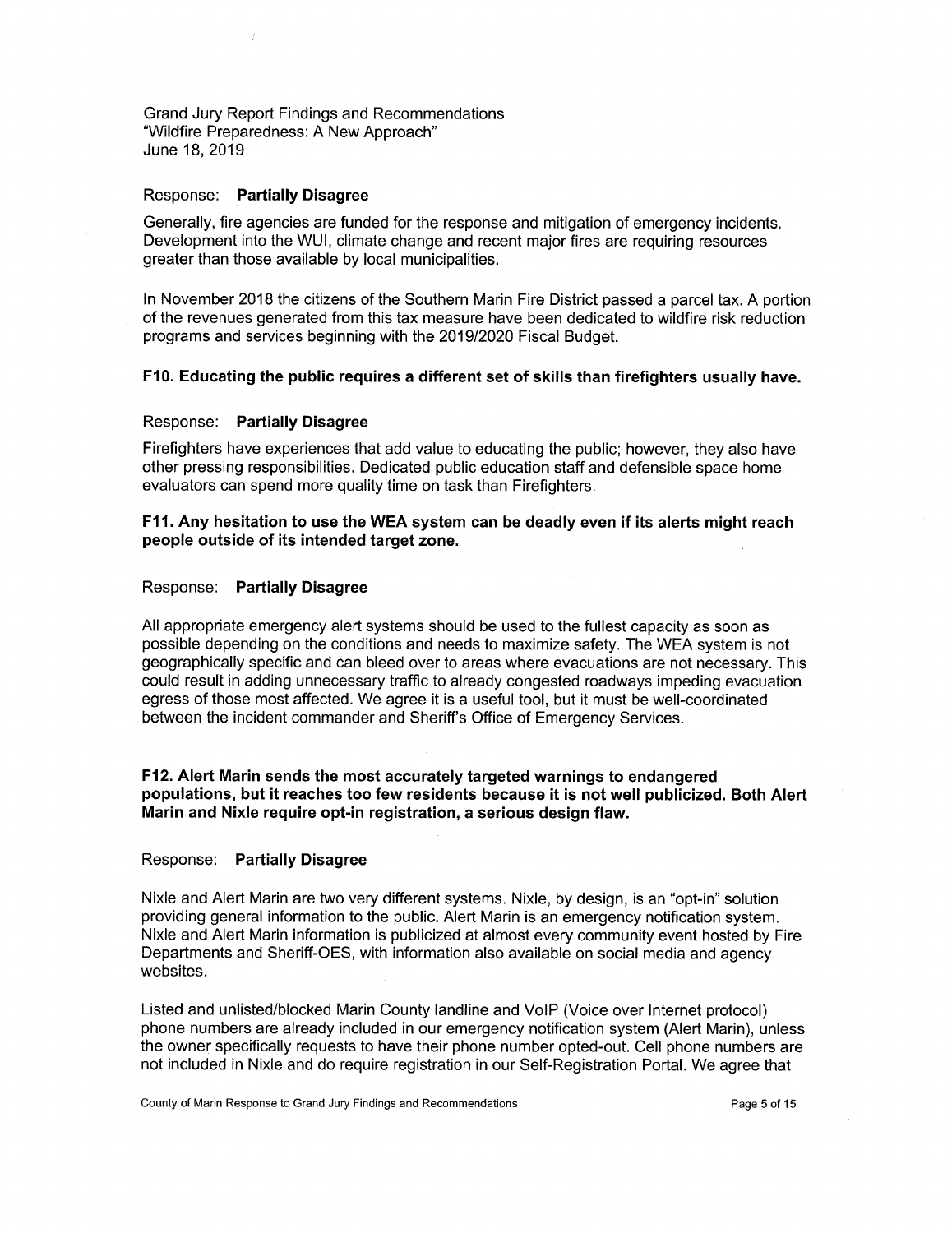more of our residents need to "opt-in" with their cell phone numbers. Additionally, we support changes in State law mandating that cellular information be accessible with an "opt-out" provision like landlines and VolP data. We are also pursuing newly available authority to cooperate with utility companies to obtain customer cell phone numbers for these purposes.

We will work with legislators to support bills like SB 46 (Hueso; 2019) which would allow local governments to enter into agreements to access resident cell phone contact information for enrolling county residents in a county-operated public emergency warning system.

**F13. Sirens could be a useful and reliable warning system if their numbers and locations were increased to broaden their reach and if they were enhanced with a customized message through LRAD.** 

## Response: **Partially Disagree**

Long Range Acoustical Device (LRAD) is the name brand of one type of acoustical notification system. As an outdoor alerting system, LRAD can operate as a siren to improve the publics situational awareness, as well as provide real time instructions (separate from the cellular network which can often fail/overload during emergency) that can enhance community evacuation. Under certain conditions, the system may have limited reach and limited ability to be heard, however, acts as an additional alerting redundancy. Like with any system there are limitations, our local testing provided positive results based on topography and other outdoor existing noise.

**F14. In the WUI and in many town centers, infrastructure and roads are inadequate for mass evacuations.** 

Response: **Agree** 

The current infrastructure offers sufficient challenges if all residents must leave at the same time. There are a multitude of variables that contribute to evacuation failures to include transportation infrastructure shortfalls. Because of this fact, we have planned and continue to adapt to the current conditions that enable citizens to move away from harms way in an orderly fashion. The identification/utilization of Community refuge Areas (pre-identified intermediate neighborhood specific evacuation stopping areas) for the public is one such adaption when conducting mass evacuation.

**F15. Evacuation routes are dangerously overgrown with vegetation and many evacuation routes are too narrow to allow safe passage in an emergency.** 

Response: **Partially Disagree** 

County of Marin Response to Grand Jury Findings and Recommendations example and response to Page 6 of 15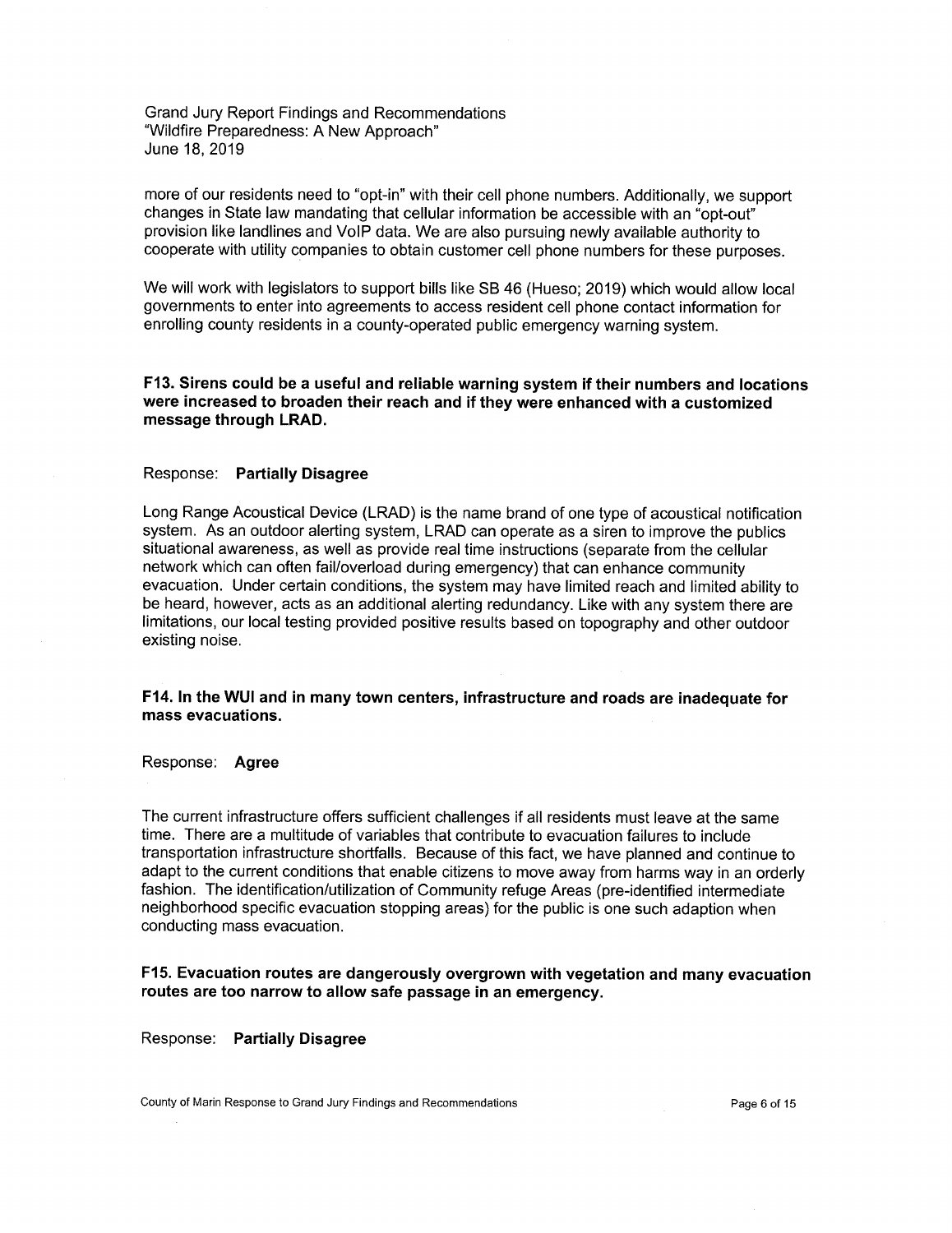Though Marin County has many narrow roads with limited access and overgrown vegetation, not all roads and evacuations routes could be characterized as "dangerously overgrown with vegetation". Much of the vegetation encroachment into the road right of way is the responsibility of homeowners. Public works agencies regularly work with fire agencies identifying and working in the most critical areas.

# **F16. Emergency planners often do not publicize evacuation routes due to their mistrust of the public.**

## Response: **Disagree**

In 2009 the Marin County Fire Agencies developed mutual threat zone maps, pre-identifying primary and secondary evacuation routes as well as evacuation zones. This information is available for first responders to access in conventional paper maps or online. It has also been made available to mutual aid responders outside of Mann County. Fire agencies are in the process of making these maps publicly available.

We do caution residents to take personal responsibility and identify and regularly travel different routes away from their home. Wildland fires can be very dynamic and depending on wind and topography can change direction with little to no warning. A pre-identified evacuation route may not be the safest route for residents to take deepening upon the specific type and location of the incident.

**F17. Town councils, planners, and public works officials have not addressed traffic choke points, and, in some instances, they have created obstacles to traffic flow by the installation of concrete medians, bump-outs, curbs, speed bumps, and lane reductions.** 

### Response: **Partially Disagree**

Although we agree that more needs to be done, we do not agree that public officials have not attempted to address these issues to date. Additionally, while we agree that traffic flow in an evacuation warrants renewed attention in our circulation planning, many of the elements labeled as "obstacles to traffic flow" by the Grand Jury are intended to increase public safety on a daily basis under regular conditions. Each agency must weigh these daily safety concerns against the use of roads during an evacuation.

# **F18. No studies have been performed to determine how long it would take to evacuate entire communities via existing evacuation corridors.**

### Response: **Agree**

The fire chiefs are exploring opportunities with technology companies and higher educational institutions studying this type of work. Large scale evacuation planning needs further development within Marin.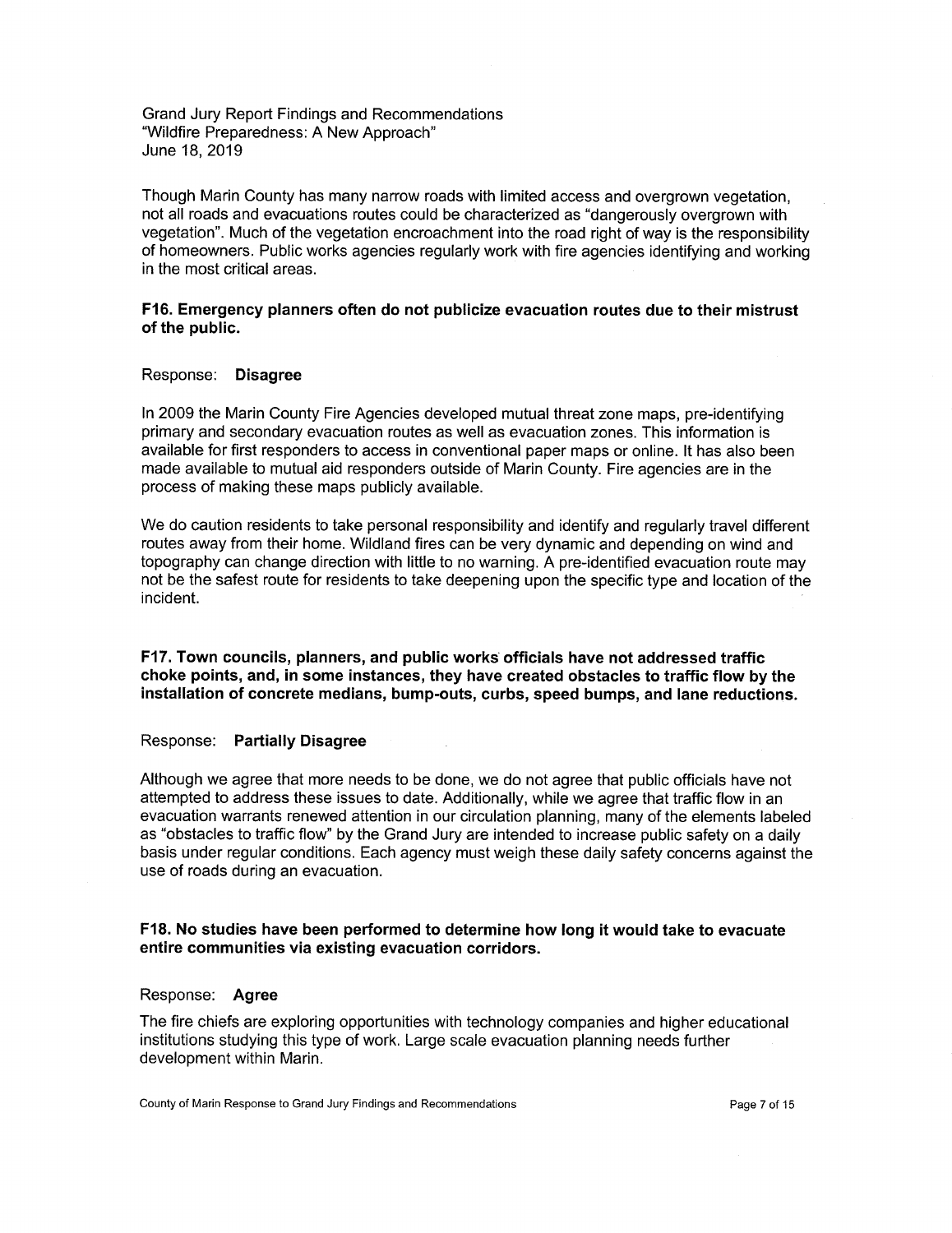# **F19. The implementation of traffic-light sequencing and coordination to allow mass egress, and the conversion of two-way roads into one-way evacuation routes to ease traffic congestion, are dangerously delayed and years away from being implemented.**

#### Response: **Agree**

Large scale evacuation planning needs to identify which corridors would benefit greatest from contra-flow. Coordination with public works agencies and identification of funding sources would be needed to make this a reality.

**F20. Public transit is a neglected asset of emergency response preparedness: all operators except one transit agency are left out of the command structure and none is integrated into the emergency radio communication system MERA.** 

## Response: **Partially Disagree**

Use of the term "neglected' suggests an active decision to exclude transit from emergency response preparedness. The current arrangements reflect an assessment by transit officials of their ability to respond to disasters. Many of these protocols reflect planning for a broad spectrum of disasters that might occur, and it would be appropriate to revisit these protocols for the "new normal" concerning wildfire preparedness and response to an event concentrated in Marin County.

**F21. A bureaucratic culture of complacency and inertia exists in Marin. Government often fails to act quickly to repair known gaps in emergency preparedness, to think flexibly, and to prioritize safety in its planning and policies.** 

#### Response: **Disagree**

Marin's fire agencies work exceptionally well together and have for many years; most recently a coordinated effort between the cities, towns and fire agencies to hire a countywide disaster coordinator is evidence of this success.

We agree that more needs to be done to address this critical public safety issue in the face of what now is commonly referred to as the "new-normal." Accelerating climate change has led to larger, costlier, and more frequent wildfires in the state than ever before, burning almost yearround. Because of this, all fire agencies, the County, cities and towns are working together to explore the creation a countywide wildfire prevention program.

**F22. No countywide comprehensive, coordinated policies have been made and no funds have been allocated to prepare for wildfires.** 

Response: **Disagree** 

County of Marin Response to Grand Jury Findings and Recommendations example and response to Page 8 of 15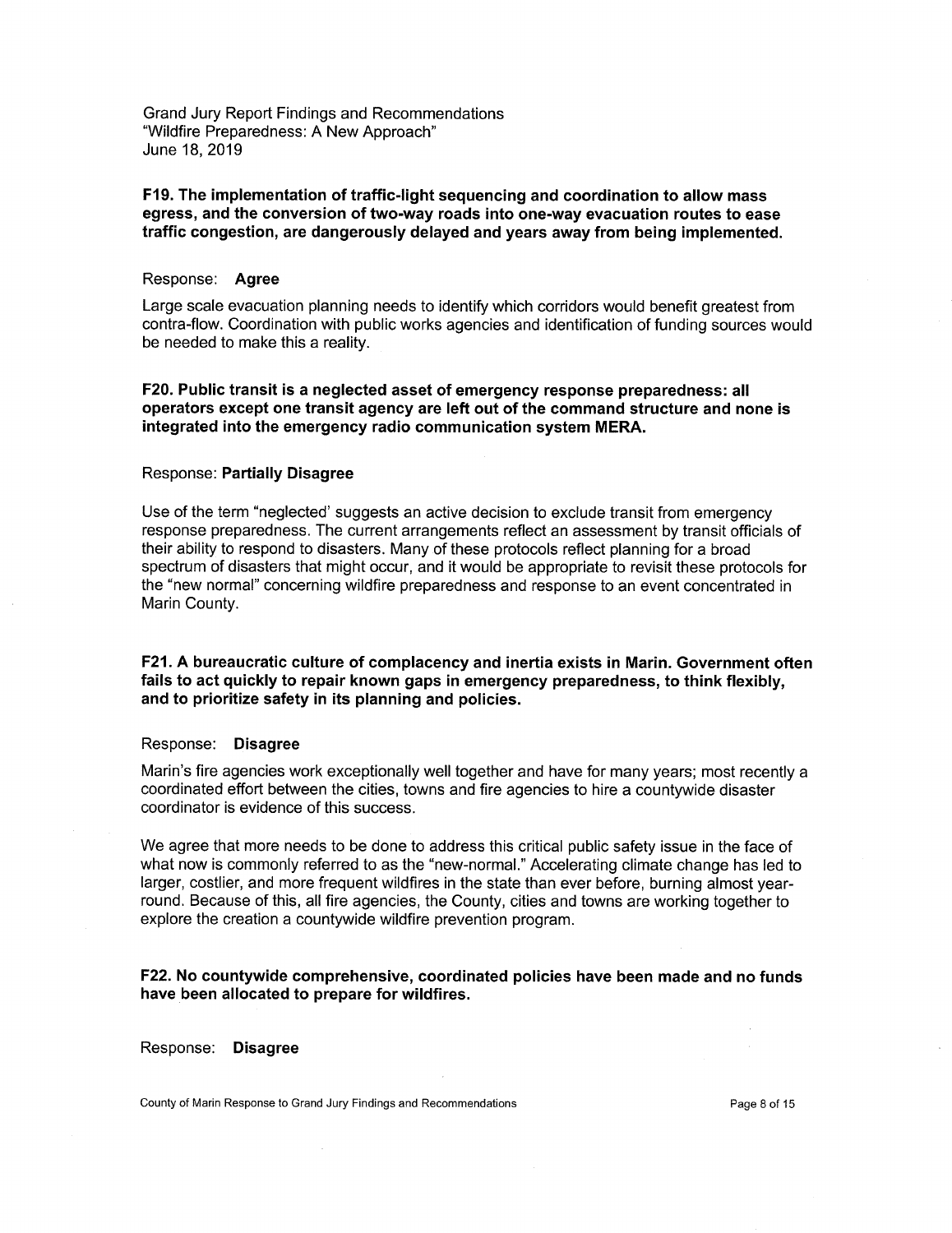There are several coordinated documents, policies or procedures within Marin County including: Mutual Threat Zone Plan, Community Wildfire Protection Plan, and the 2017 North Bay "Lessons Learned" report. All of Marin's agencies are evaluating their budgets and making difficult decisions to make more money available for wildfire preparedness. It is our belief that a stream of revenue dedicated to this purpose is the best route to addressing the resource needs identified in these documents.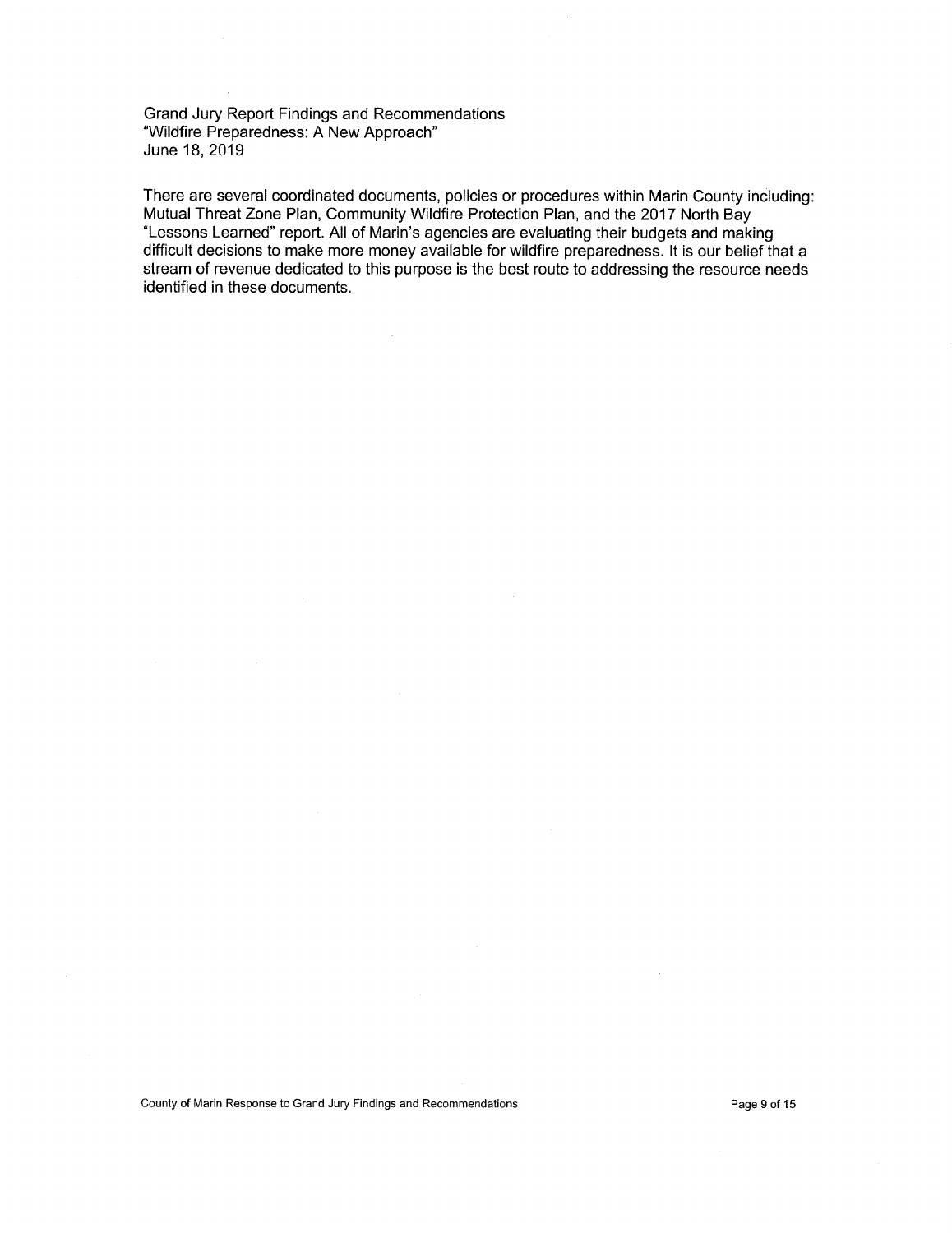# **RESPONSE TO GRAND JURY RECOMMENDATIONS**

The Marin County Civil Grand Jury recommends the following:

**Create a comprehensive, countywide vegetation management plan that includes vegetation along evacuation routes, a campaign to mobilize public participation, and lowincome subsidies.** 

## **This recommendation requires further analysis.**

Through a coordinated and collaborated approach the Marin cities, towns, County and fire agencies are drafting a plan for this recommendation, through use of existing funding resources where available, and a county wide wildland initiative. This initiative includes but not limited to:

Vegetation Management and fire fuel reduction

Defensible space home evaluations & education

Evacuation planning, public education, Firewise community support,

Alert and Warning enhancements

Pursuit of grant funds for countywide efforts as well as grant funding for Seniors, financially disadvantaged and those with access and functional needs (populations most impacted by recent mega fires).

In November 2018 the citizens of the Southern Marin Fire District passed a parcel tax. Approximately one-third of the revenues generated from this tax measure have been dedicated to wildfire risk reduction programs and services beginning with the 2019/2020 Fiscal Budget.

Regional funding may be pursued after public input with a potential ballot initiative in March of 2020.

**R2. Hire at least 30 new civilian vegetation inspectors and at least eight fire/fuels crews focused on fuel reduction in the high-risk areas of the county, including federal, state and local public lands.** 

#### **This recommendation requires further analysis.**

Through a coordinated and collaborative approach, the Marin cities, towns, County and fire agencies have been assessing addressing this recommendation through a countywide wildland initiative.

Fire Prevention officers throughout the county are working on a countywide streamlined approach updating codes and processes with streamlined implementation and enforcement.

Agencies agree defensible space evaluations and face to face public education are essential for overall success. Working groups of Fire Chiefs, City Managers, County Executives are weighing options to ensure the most appropriate and cost-effective solution is proposed.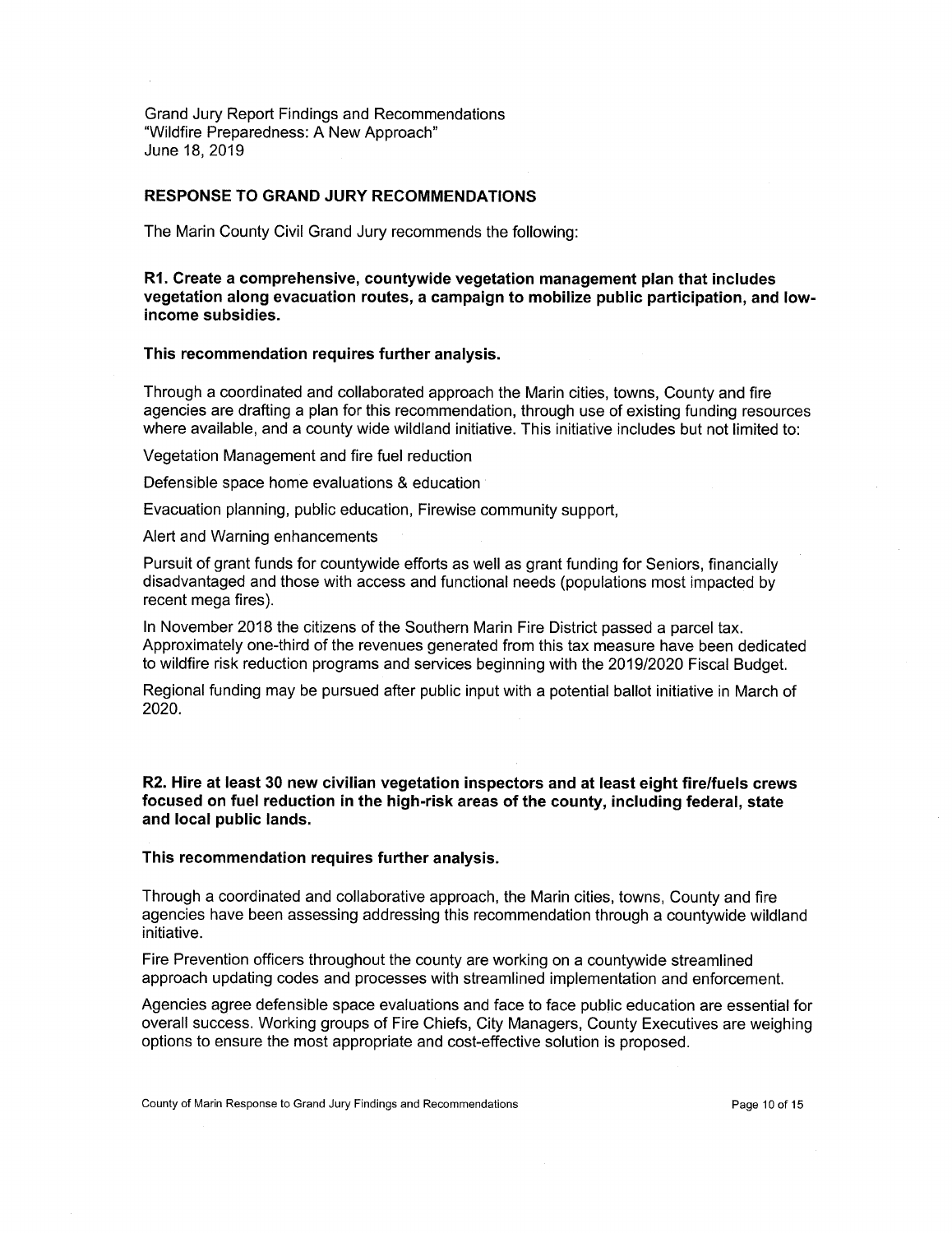In November 2018 the citizens of the Southern Marin Fire District passed a parcel tax. Approximately one-third of the revenues generated from this tax measure have been dedicated to wildfire risk reduction programs and services beginning with the 2019/2020 Fiscal Budget.

It is possible that regional funding will be pursued after public input with a potential ballot initiative in March of 2020.

## **R3. Develop and implement a fast, streamlined procedure to enforce vegetation citations.**

### **This recommendation requires further analysis.**

Through a coordinated and collaborative approach, the Marin cities, towns, County and fire agencies are addressing this recommendation through a countywide wildland initiative. Fire Prevention officers throughout the county are working on a countywide streamlined approach updating codes and processes. It is the intention of the group to implement some items as part of regular code adoption cycle this fall. Larger scale collaboration and a more streamlined approach will be addressed as part of the Countywide wildland fire initiative.

In November 2018 the citizens of the Southern Marin Fire District passed a parcel tax. Approximately one-third of the revenues generated from this tax measure have been dedicated to wildfire risk reduction programs and services beginning with the 2019/2020 Fiscal Budget.

It is possible that regional funding will be pursued after public input with a potential ballot initiative in March of 2020.

# **R4. Adopt and deliver a comprehensive education program focused on action for all**  residents of Marin on a regular schedule by a team of expert trainers.

## **This recommendation requires further analysis.**

Through a coordinated and collaborated approach the Marin cities, towns, County and fire agencies are addressing this recommendation through a county wide wildland initiative. This initiative includes but not limited to:

Defensible space home evaluations & education

Evacuation planning, public education, Firewise community support, support of Fire Safe Mann

Alert and Warning enhancements and education

In November 2018 the citizens of the Southern Marin Fire District passed a parcel tax. Approximately one-third of the revenues generated from this tax measure have been dedicated to wildfire risk reduction programs and services beginning with the 2019/2020 Fiscal Budget.

Regional funding may be pursued after public input with a potential ballot initiative in March of 2020. Without additional resources any efforts to expand public education will be insufficient.

## **R5. Promote the creation of Firewise Communities in every neighborhood by all local jurisdictions.**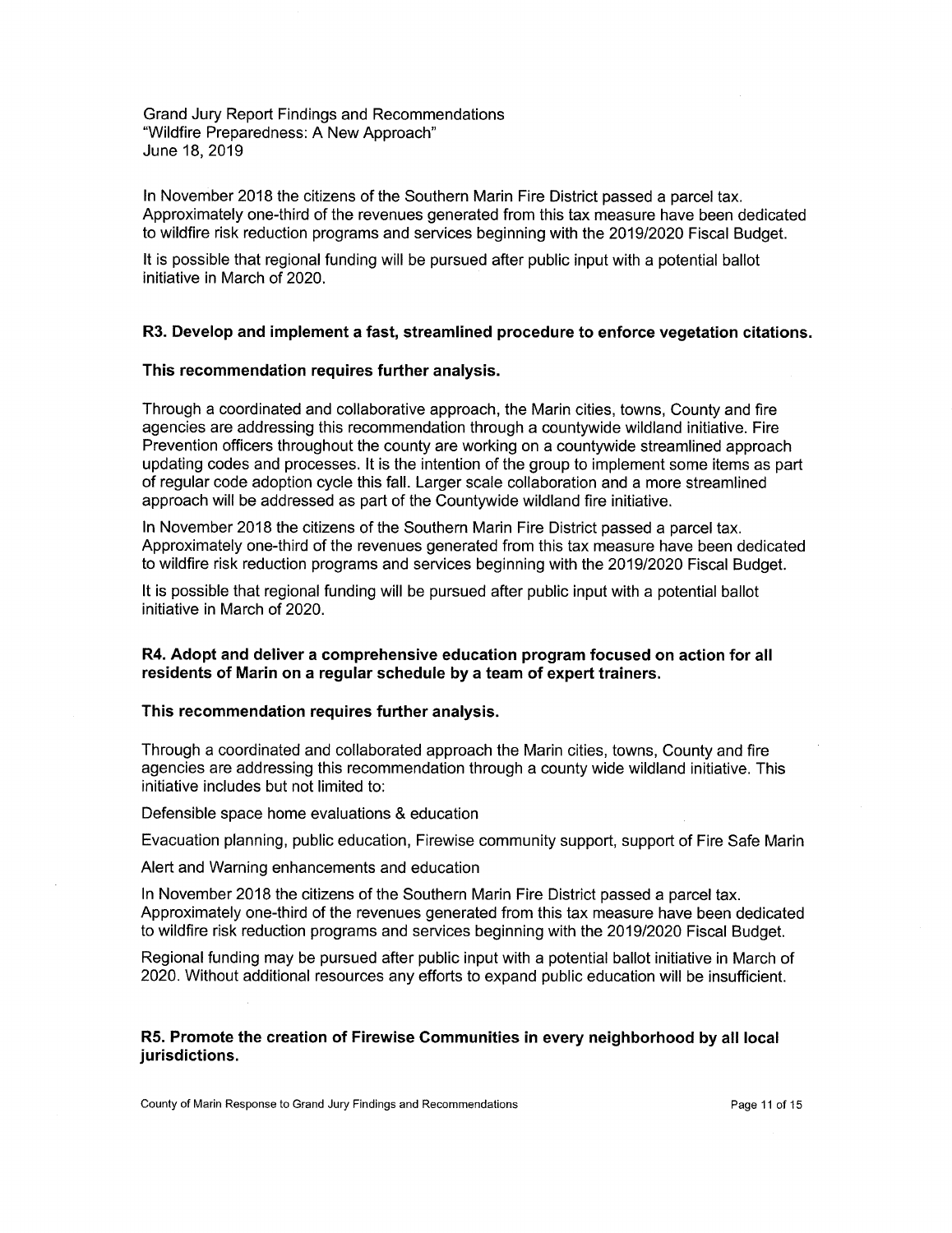## **This recommendation has already been implemented**

Through a coordinated and collaborated approach the Marin cities, towns, County and fire agencies are addressing this recommendation through a county wide wildland initiative. This initiative includes but not limited to:

Firewise community support,

Support and funding for Fire Safe Marin

Public education

In November 2018 the citizens of the Southern Marin Fire District passed a parcel tax. Approximately one-third of the revenues generated from this tax measure have been dedicated to wildfire risk reduction programs and services beginning with the 2019/2020 Fiscal Budget.

Regional funding may be pursued after public input with a potential ballot initiative in March of 2020. Without additional resources any efforts to expand Firewise communities will be insufficient.

**R6. Employ individuals with skills in public speaking, teaching, curriculum design, graphics, web design, advertising, community organization, community relations, and diplomacy to educate the public.** 

## **This recommendation has already been implemented**

Through a coordinated and collaborated approach the Marin County cities and towns are addressing this recommendation through a county wide wildland initiative.

Through a coordinated and collaborated approach the Marin cities, towns, County and fire agencies are addressing this recommendation through a county wide wildland initiative. This initiative includes but not limited to:

Defensible space home evaluations & education

Evacuation planning, public education, Firewise community support, support of Fire Safe Marin

Alert and Warning enhancements and education

In November 2018 the citizens of the Southern Marin Fire District passed a parcel tax. Approximately one-third of the revenues generated from this tax measure have been dedicated to wildfire risk reduction programs and services beginning with the 2019/2020 Fiscal Budget.

Regional funding may be pursued after public input with a potential ballot initiative in March of 2020. Without additional resources any efforts to expand public education will be insufficient.

**R7. Collect Marin residents' information and add it to Alert Marin and Nixle databases to make them opt-out systems.** 

**This recommendation requires further analysis.** 

County of Marin Response to Grand Jury Findings and Recommendations example 12 of 15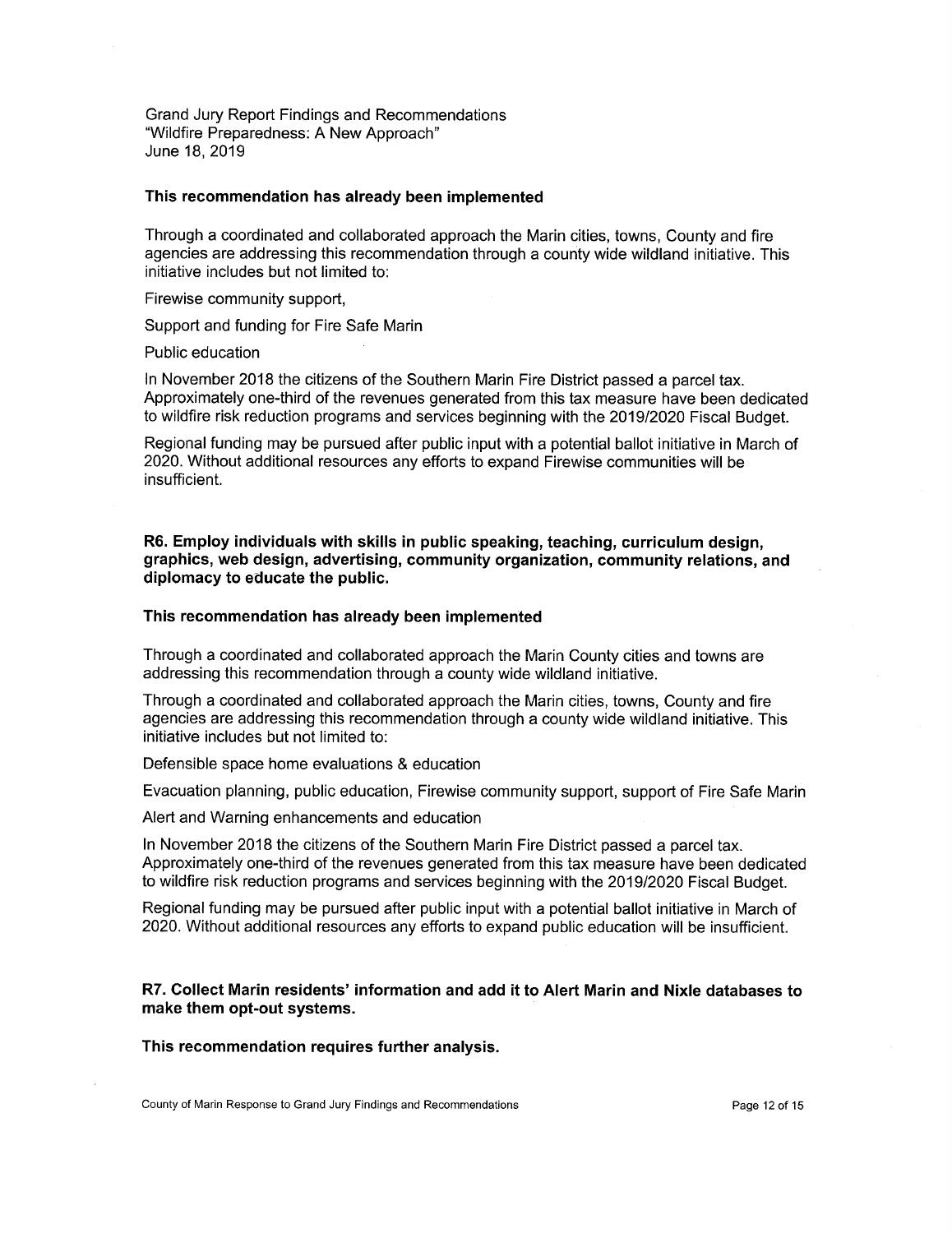This recommendation would require changes in State law. We will work with legislators to support bills like SB 46 (Hueso; 2019), which would allow local governments to enter into agreements to access resident cell phone contact information for enrolling county residents in a county-operated public emergency warning system. We are also pursuing newly available authority to cooperate with utility companies to obtain customer data for these purposes, but state legislation would be needed to obtain cell phone contact information.

## **R8. Expand the use of sirens with LRADs.**

## **This recommendation requires further analysis.**

Sirens and LRAD's have limited reach and limited ability to be heard inside a building. Local testing has provided mixed results based on topography and other outdoor existing noise. This type of system does have valuable application in some areas within the County. Some communities are moving forward replacing existing sirens with LRAD's and or expanding the use of sirens or LRAD's where appropriate.

In November 2018 the citizens of the Southern Marin Fire District passed a parcel tax. Approximately one-third of the revenues generated from this tax measure have been dedicated to wildfire risk reduction programs and services beginning with the 2019/2020 Fiscal Budget. The Southern Mann Fire District is currently assessing the benefits and limitations of an LRAD system.

Regional funding may be pursued after public input with a potential ballot initiative in March of 2020.

# **R9. Research, develop, and publish plans for the mass movement of populations along designated evacuation routes.**

# **This recommendation requires further analysis.**

Large scale evacuation planning needs to identify which corridors would benefit greatest from contra-flow. The use of experts in this field specifically universities studying this concept should be engaged. Coordination with public works agencies will be a critical component to our success.

Sausalito City and Southern Marin Fire District Public Safety Staff have worked closely with county staff in developing the Mutual Threat Zone (MTZ) maps, including various evacuation routes. Generally speaking, evacuation routes are guidelines which must be flexible based on the circumstances at the time of a critical incident. As conditions change in real time during an incident, routes and plans change to keep evacuees out of harm's way. While evacuation route planning is essential, current information on environmental conditions during an incident will be the ultimate determiner of safe routes and safe locations for staging evacuees.

City and District staff offer numerous community outreach and training events to help residents be better prepared for a disaster. This includes information on evacuation routes and the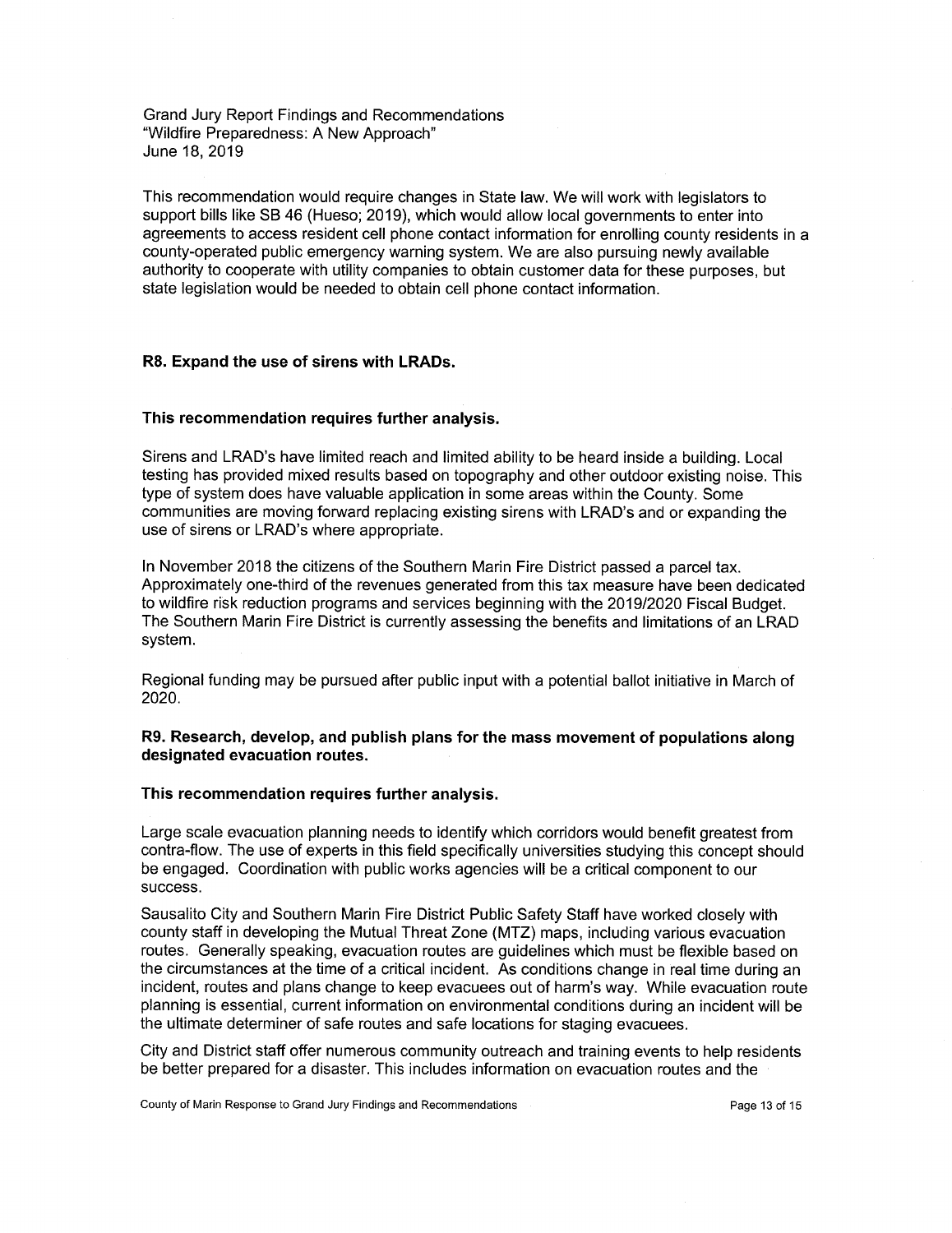importance of knowing at least two ways out of their neighborhoods. Residents are encouraged to drive or walk alternate routes on a regular basis. The City also looking to expand outreach relating to areas of refuge and helping residents identify areas that may be safe to wait out a fire until a safer evacuation is possible.

In November 2018 the citizens of the Southern Marin Fire District passed a parcel tax. Approximately one-third of the revenues generated from this tax measure have been dedicated to wildfire risk reduction programs and services beginning with the 2019/2020 Fiscal Budget.

Regional funding may be pursued after public input with a potential ballot initiative in March of 2020. Without additional resources any efforts to expand public education will be insufficient.

# **R10. Give the highest priority to mitigating known choke points and to maximizing the capacity of existing evacuation routes.**

Large scale evacuation planning needs to identify "choke points". The use of experts in this field specifically universities studying this concept should be engaged. Coordination with public works agencies will be a critical component to our success.

In November 2018 the citizens of the Southern Marin Fire District passed a parcel tax. Approximately one-third of the revenues generated from this tax measure have been dedicated to wildfire risk reduction programs and services beginning with the 2019/2020 Fiscal Budget.

Regional funding may be pursued after public input with a potential ballot initiative in March of 2020. Without additional resources any efforts to expand public education will be insufficient.

# **R11. Incorporate and prioritize plans for mass evacuations in all pending and future traffic/road projects along major escape routes.**

# **This recommendation requires further analysis.**

Consideration of mass evacuations is an important element for agencies to add to their assessment of road-related capital projects. However, prioritizing evacuation plans above all other considerations may lead to design decisions that impair other important considerations, such as safe use of roads on a daily basis. A balanced lifestyle of each project is required.

# **R12. Educate, prepare, and drill for evacuations in all communities.**

#### **This recommendation has been implemented.**

The Southern Marin Fire District places a high value on educating, preparing and drilling the community. We have been conducting community evacuation drills for the past 4 years. The drills are often coupled with a video and handout materials to inform residents who are not able to participate.